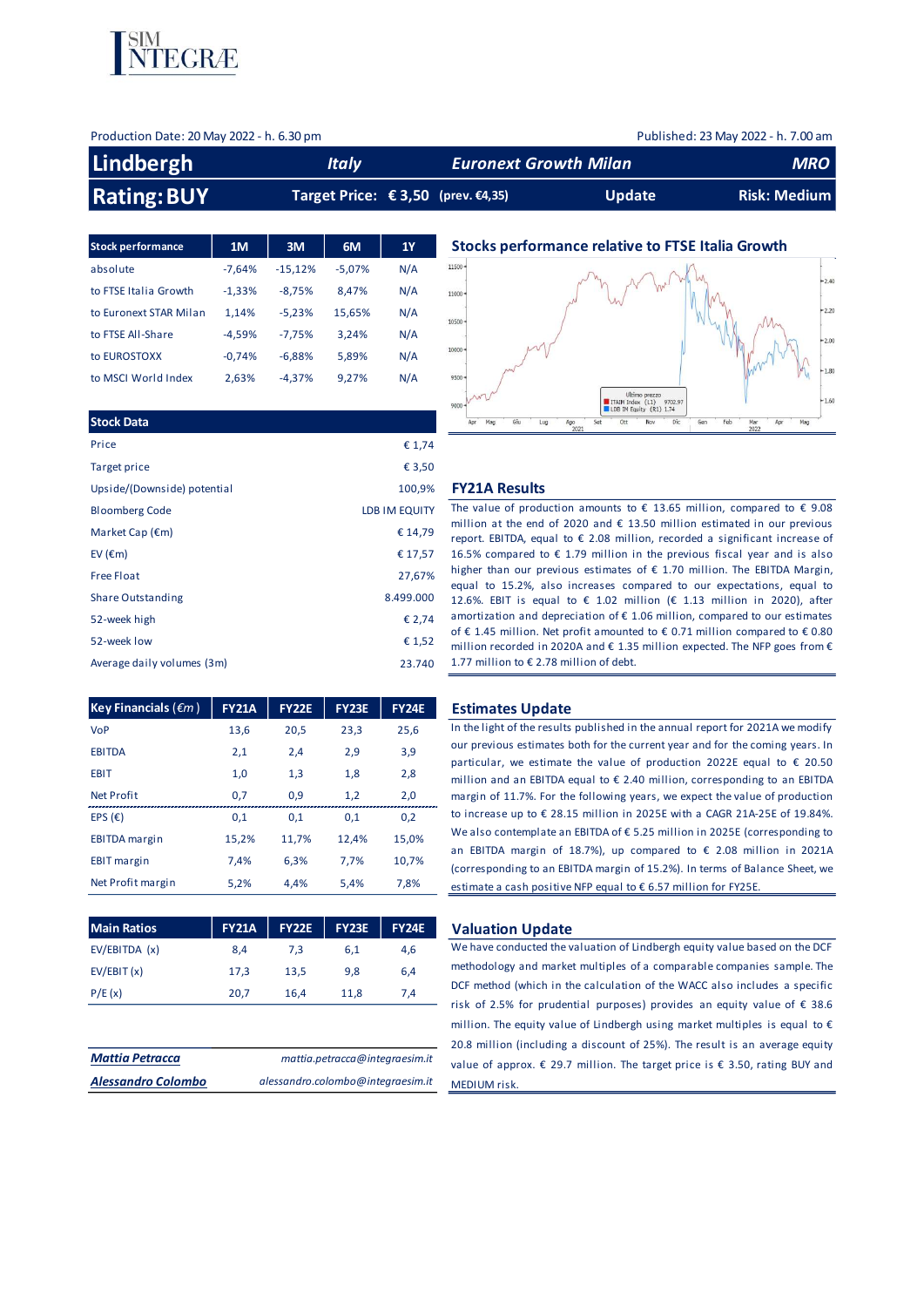

# 1. Economics & Financials

# **Table 1 – Economics & Financials**

| <b>INCOME STATEMENT (€/mln)</b>          | <b>FY20A</b> | <b>FY21A</b> | <b>FY22E</b> | FY23E        | <b>FY24E</b> | <b>FY25E</b> |
|------------------------------------------|--------------|--------------|--------------|--------------|--------------|--------------|
| <b>Revenues Network</b>                  | 7,22         | 10,73        | 16,90        | 19,50        | 21,50        | 23,70        |
| <b>Revenues Waste</b>                    | 1,76         | 2,20         | 2,50         | 2,95         | 3,25         | 3,55         |
| Revenues Warehouse                       | 0,00         | 0,57         | 0,65         | 0,85         | 0,85         | 0,90         |
| <b>Other Revenues</b>                    | 0,09         | 0,14         | 0,45         | 0,00         | 0,00         | 0,00         |
| <b>Value of Production</b>               | 9,08         | 13,65        | 20,50        | 23,30        | 25,60        | 28,15        |
| <b>COGS</b>                              | 1,51         | 1,60         | 2,50         | 2,80         | 3,00         | 3,30         |
| <b>Services</b>                          | 3,18         | 6,73         | 11,00        | 12,50        | 13,50        | 14,00        |
| <b>Employees</b>                         | 2,24         | 2,84         | 4,00         | 4,60         | 4,70         | 5,00         |
| <b>Other Operating Expenses</b>          | 0,36         | 0,40         | 0,60         | 0,50         | 0,55         | 0,60         |
| <b>EBITDA</b>                            | 1,79         | 2,08         | 2,40         | 2,90         | 3,85         | 5,25         |
| <b>EBITDA Margin</b>                     | 19,7%        | 15,2%        | 11,7%        | 12,4%        | 15,0%        | 18,7%        |
| D&A                                      | 0,66         | 1,06         | 1,10         | 1,10         | 1,10         | 1,10         |
| <b>EBIT</b>                              | 1,13         | 1,02         | 1,30         | 1,80         | 2,75         | 4,15         |
| <b>EBIT Margin</b>                       | 12,4%        | 7,4%         | 6,3%         | 7,7%         | 10,7%        | 14,7%        |
| <b>Financial Management</b>              | (0,07)       | (0,08)       | (0, 10)      | (0,10)       | (0,10)       | (0, 10)      |
| EBT                                      | 1,06<br>0,26 | 0,93<br>0,22 | 1,20<br>0,30 | 1,70<br>0,45 | 2,65<br>0,65 | 4,05<br>1,00 |
| <b>Taxes</b><br><b>Net Income</b>        | 0,80         | 0,71         | 0,90         | 1,25         | 2,00         | 3,05         |
| <b>Minorities</b>                        | 0,00         | -0,09        | 0,05         | 0,10         | 0,20         | 0,30         |
|                                          |              |              |              |              |              |              |
| <b>BALANCE SHEET (€/mln)</b>             | <b>FY20A</b> | <b>FY21A</b> | <b>FY22E</b> | FY23E        | <b>FY24E</b> | <b>FY25E</b> |
| <b>Fixed Assets</b>                      | 2,51         | 9,03         | 8,80         | 8,20         | 7,60         | 7,00         |
| Account receivable                       | 2,26         | 4,27         | 6,60         | 7,50         | 8,20         | 9,00         |
| Inventories                              | 0,08         | 0,11         | 0,25         | 0,25         | 0,25         | 0,25         |
| Account payable                          | 1,26         | 6,20         | 7,00         | 8,30         | 9,00         | 9,80         |
| <b>Operating Working Capital</b>         | 1,08         | (1, 82)      | (0, 15)      | (0, 55)      | (0, 55)      | (0, 55)      |
| Other receivable                         | 0,52         | 1,01         | 1,60         | 1,80         | 1,95         | 2,05         |
| Other payable                            | 0,55         | 0,78         | 1,20         | 1,40         | 1,60         | 1,75         |
| <b>Net Working Capital</b>               | 1,05         | (1,59)       | 0,25         | (0, 15)      | (0, 20)      | (0, 25)      |
| Severance Indemnities & Other Provisions | 0,40         | 0,44         | 0,95         | 1,25         | 1,55         | 1,90         |
| <b>NET INVESTED CAPITAL</b>              | 3,16         | 7,00         | 8,10         | 6,80         | 5,85         | 4,85         |
| <b>Share Capital</b>                     | 0,20         | 0,28         | 0,28         | 0,28         | 0,28         | 0,28         |
| <b>Reserves</b>                          | 0,39         | 3,57         | 4,37         | 5,23         | 6,38         | 8,18         |
| Net Income                               | 0,80         | 0,80         | 0,85         | 1,15         | 1,80         | 2,75         |
| <b>Equity</b>                            | 1,39         | 4,66         | 5,51         | 6,66         | 8,46         | 11,21        |
| <b>Minorities Equity</b>                 | 0,00         | $-0,44$      | $-0,39$      | $-0,29$      | $-0,09$      | 0,21         |
| Cash & Cash Equivalent                   | 1,64         | 4,41         | 3,52         | 5,37         | 7,62         | 10,97        |
| Short Term Debt to Bank                  | 0,79         | 2,21         | 2,00         | 1,80         | 1,60         | 1,40         |
| M/L Term Debt to Bank                    | 2,62         | 4,98         | 4,50         | 4,00         | 3,50         | 3,00         |
| <b>Net Financial Position</b>            | 1,77         | 2,78         | 2,98         | 0,43         | (2,52)       | (6, 57)      |
| <b>SOURCES</b>                           | 3,16         | 7,00         | 8,10         | 6,80         | 5,85         | 4,85         |
|                                          |              |              |              |              |              |              |
| CASH FLOW (€/mln)                        |              | <b>FY21A</b> | <b>FY22E</b> | <b>FY23E</b> | <b>FY24E</b> | <b>FY25E</b> |
| <b>EBIT</b>                              |              | 1,02         | 1,30         | 1,80         | 2,75         | 4,15         |
| <b>Taxes</b>                             |              | 0,22         | 0,30         | 0,45         | 0,65         | 1,00         |
| <b>NOPAT</b>                             |              | 0,80         | 1,00         | 1,35         | 2,10         | 3,15         |
| D&A                                      |              | 1,06         | 1,10         | 1,10         | 1,10         | 1,10         |
| Change in receivable                     |              | (2,01)       | (2, 33)      | (0,90)       | (0,70)       | (0, 80)      |

| <b>FREE CASH FLOW TO EQUITY</b> | 2,77    | (0,89)  | 1,85   | 2,25   | 3,35    |
|---------------------------------|---------|---------|--------|--------|---------|
| Change in Equity                | 2,12    | (0,00)  | (0,00) | 0,00   | 0,00    |
| Change in Debt to Bank          | 3,79    | (0,69)  | (0,70) | (0,70) | (0,70)  |
| <b>Financial Management</b>     | (0,08)  | (0, 10) | (0,10) | (0,10) | (0, 10) |
| <b>FREE CASH FLOW</b>           | (3,05)  | (0, 10) | 2,65   | 3,05   | 4,15    |
| Capex                           | (7,6)   | (0,9)   | (0,5)  | (0,5)  | (0,5)   |
| <b>OPERATING CASH FLOW</b>      | 4,53    | 0,77    | 3,15   | 3,55   | 4,65    |
| Change in provisions            | 0,04    | 0,51    | 0,30   | 0,30   | 0,35    |
| Change in NWC                   | 2,63    | (1,84)  | 0,40   | 0,05   | 0,05    |
| Change in others                | $-0,26$ | $-0,17$ | 0,00   | 0,05   | 0,05    |
| Change in payable               | 4,94    | 0,80    | 1,30   | 0,70   | 0,80    |
| Change in inventories           | (0,03)  | (0, 14) | 0,00   | 0,00   | (0,00)  |
| Change in receivable            | (2,01)  | (2, 33) | (0,90) | (0,70) | (0, 80) |
| van                             | ⊥,∪∪    | ⊥,⊥∪    | ⊥,⊥∪   | ⊥,⊥∪   | ⊥,⊥∪    |

Source: Lindbergh and Integrae SIM estimates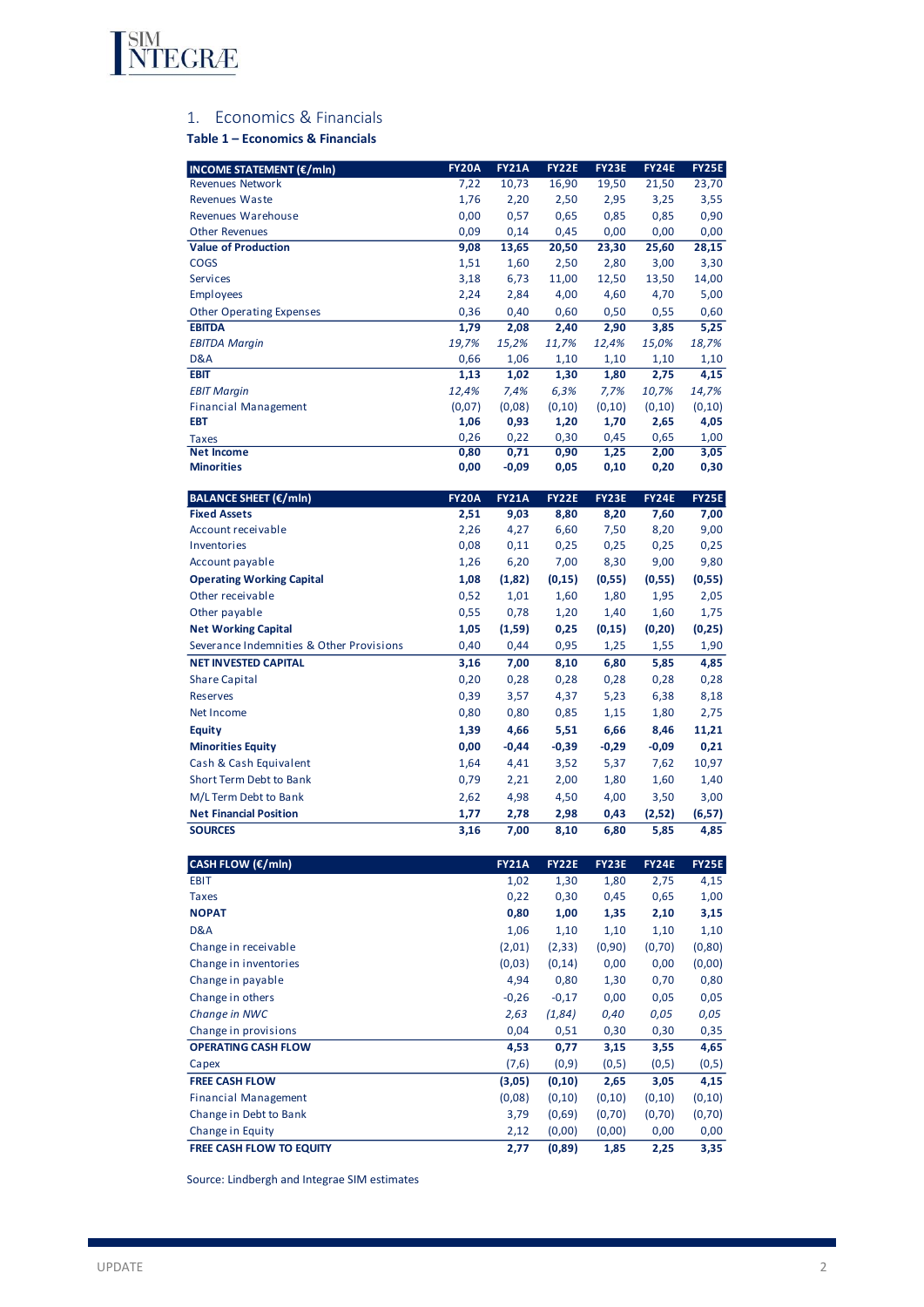

## 1.1 FY21A Results

As reported in the press release of 30 March 2022, the Board of Directors approved the adoption of the international accounting standards (IAS/IFRS) applied to the consolidated financial statements as of 31 December 2021. The adoption of international accounting standards represented an important further step for the Group toward foreign investors. For this reason, in the following report, the consolidated data of the Lindbergh Group as of 31 December 2021 are prepared according to the international accounting standards IAS/IFRS and are compared with the data of Lindbergh SpA as of 31 December 2020 exposed, for comparability purposes, as if they had been prepared according to the international accounting standards IAS/IFRS.

#### **Table 2 – Actual VS Estimates FY21A**

| €/mln        | VoP   | <b>EBITDA</b> | <b>EBITDA %</b> | <b>EBIT</b> | <b>Net Income</b> | <b>NFP</b> |
|--------------|-------|---------------|-----------------|-------------|-------------------|------------|
| <b>FY21A</b> | 13.65 | 2.08          | 15.2%           | 1.02        | 0.71              | 2.78       |
| <b>FY21E</b> | 13.50 | 1.70          | 12.6%           | 1.45        | 1,35              | $-1.58$    |
| Change       | 1.1%  | 22.6%         | 21.3%           | $-29.8%$    | $-46.9%$          | N.A        |

Source: Integrae SIM

Through a press release, the Company, commenting on the annual results, declares: *"[...] 2021 was a year of great changes, both for the listing on the Stock Exchange and for the start of activities in the French market. All people, at all levels, have made a great effort to support this path of growth and deserve great applause. The dimensional growth we are*  experiencing is a great opportunity to consolidate our business model and to ensure that it *can also produce the same results in France as in Italy. The challenge is still ahead of us, but we are aware that we are on the right track and that we have laid the foundations for healthy and sustainable growth for the French subsidiary as well. Our development strategy, simple and clear, does not change: more technicians, more services, more technology, all with our people at the center of the project*".

The value of production amounted to € 13.65 million, compared to € 9.08 million recorded at the end of 2020 and € 13.50 million estimated in our previous report. This result was possible thanks to the excellent performance of the 3 Business Units: **Network Management**, **Waste Management**, and **Warehouse Management**.



**Chart 1 – Revenues Breakdown by Segment**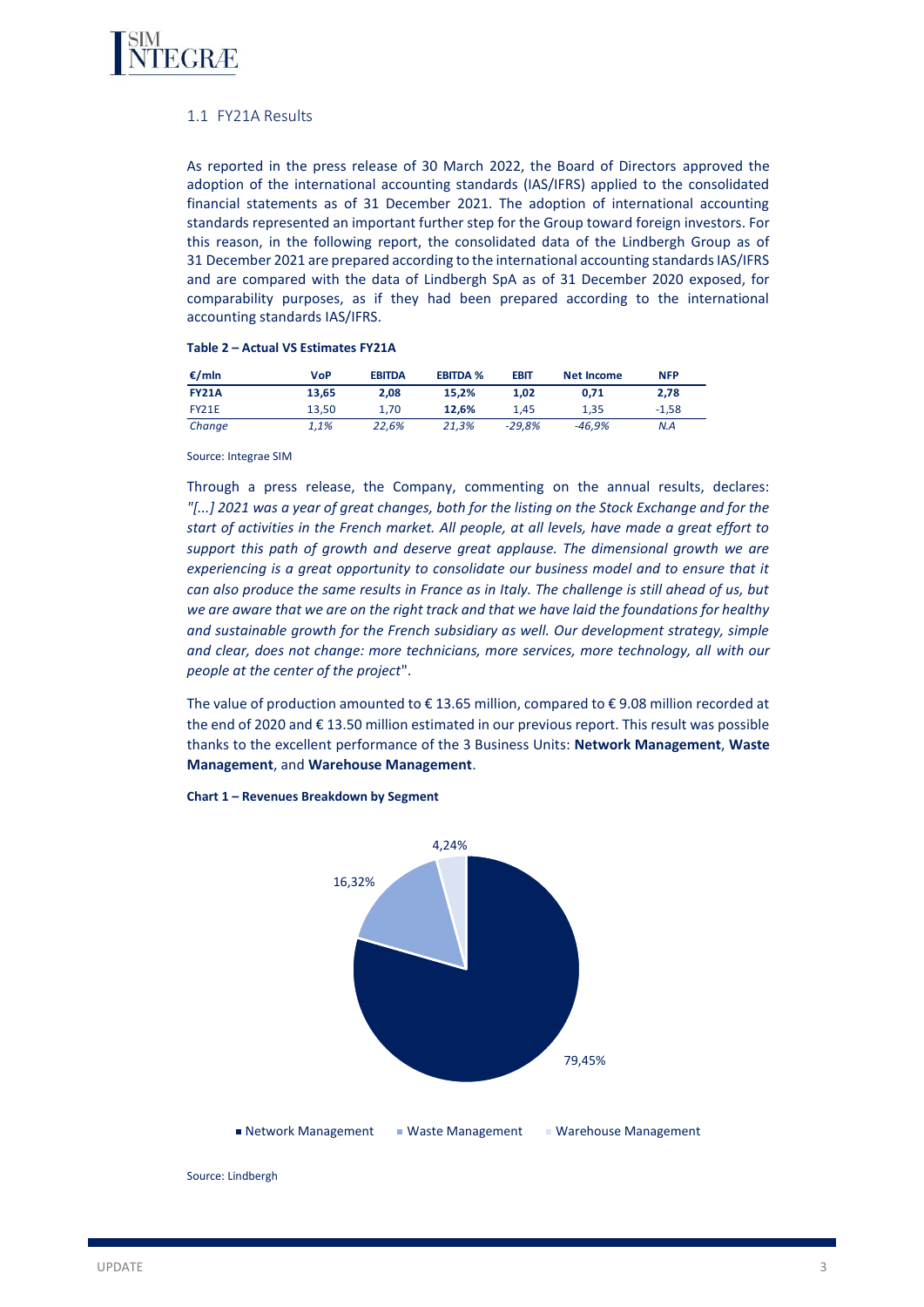

The main source of revenue during 2021A was the Network Management Business Unit, which generated a revenue share of 79.45% of the total. The remaining revenues are divided as follows: the Waste Management Business Unit (operating only in Italy) contributed 16.32% of total revenues, while the remaining 4.24% derives from the excellent result of the new Warehouse Management BU (also operating only in Italy).



**Chart 2 – Revenues by Business Unit FY20A vs FY21A** 

#### Source: Lindbergh

As can be seen from what was previously specified, the Business Unit that contributed most to the increase in revenues was Network Management, which recorded a 50% growth with revenues of € 10.73 million (€ 7.22 million in FY20A). The Waste Management BU, on the other hand, recorded revenues of  $\epsilon$  2.20 million during FY21A, up by approximately 25% compared to the previous fiscal year ( $\epsilon$  1.76 million). Finally, the Warehouse Management BU, launched during FY21A, was able to generate revenues of € 0.57 million.

EBITDA, equal to  $\epsilon$  2.08 million, recorded a significant increase of 16.5% compared to € 1.79 million in the previous fiscal year and is also higher than our previous estimates of € 1.70 million. The EBITDA Margin, equal to 15.2%, also increases compared to our expectations equal to 12.6%.

EBIT is equal to € 1.02 million (€ 1.13 million in 2020), after amortization and depreciation of € 1.06 million, compared to our estimates of € 1.45 million. EBIT Margin, equal to 7.4%, shows a decrease compared to the last year (12.4%), while Net Profit stood at  $\epsilon$  0.71 million compared to  $\epsilon$  0.80 million recorded in 2020A and  $\epsilon$  1.35 million expected. The change is mainly attributable to the application of international IAS/IFRS standards, as the capitalization of leasing results in a significant increase in the amortization item.

The NFP goes from  $\epsilon$  1.77 million to  $\epsilon$  2.78 million in debt. Also in this case, the increase in the Group's financial debt is mainly due to the application of IAS principles, which for leases and rentals requires accounting for the residual debt according to the duration of the contracts.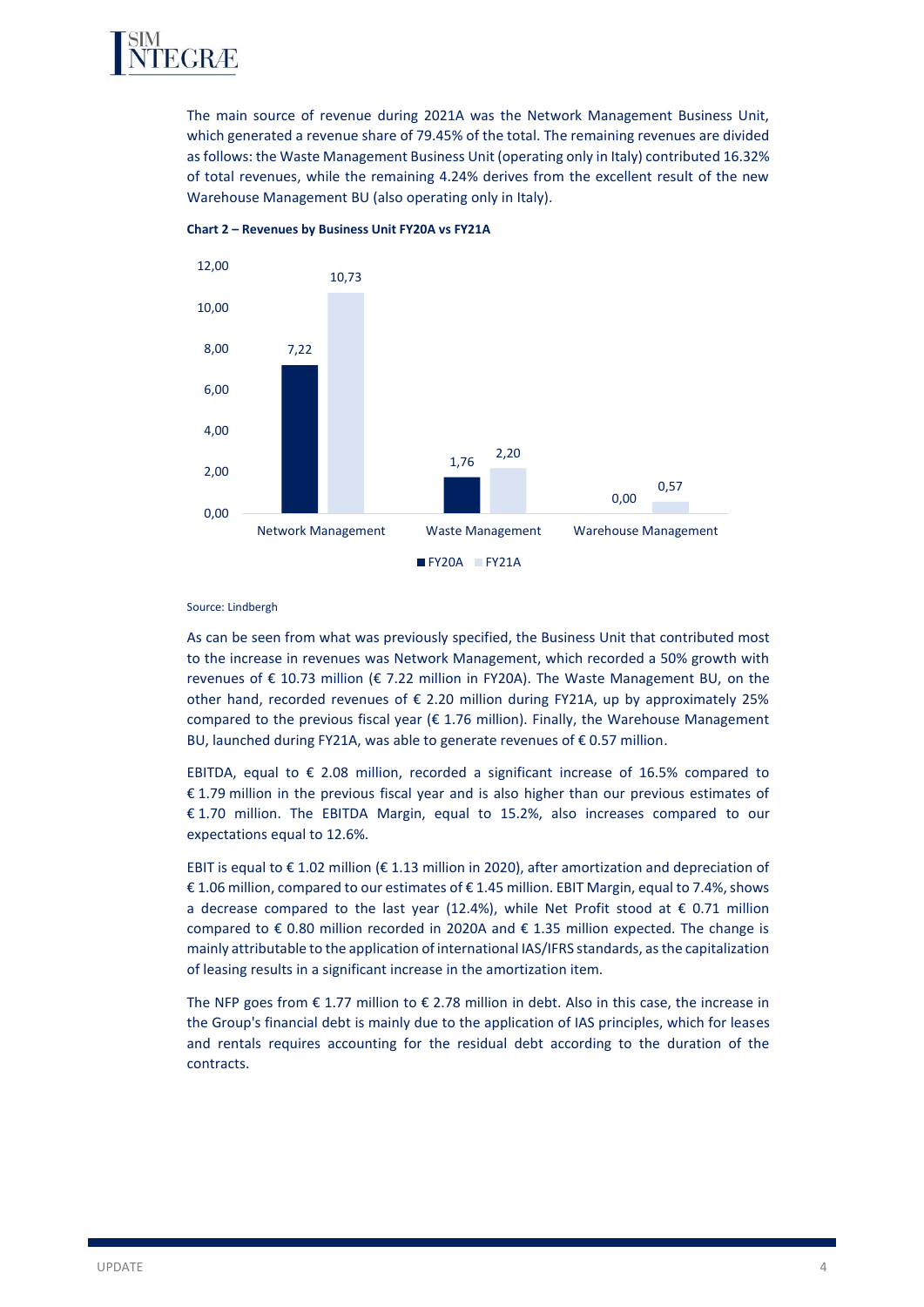

## 1.2 FY22E – FY25E Estimates

| €/mln             | <b>FY22E</b> | <b>FY23E</b> | <b>FY24E</b> | <b>FY25E</b> |
|-------------------|--------------|--------------|--------------|--------------|
| <b>VoP</b>        |              |              |              |              |
| <b>New</b>        | 20,5         | 23,3         | 25,6         | 28,2         |
| Old               | 21,6         | 23,3         | 25,6         | 28,2         |
| Change            | $-4,9%$      | 0,0%         | 0,0%         | 0,0%         |
| <b>EBITDA</b>     |              |              |              |              |
| <b>New</b>        | 2,4          | 2,9          | 3,9          | 5,3          |
| Old               | 2,8          | 3,1          | 4,5          | 5,9          |
| Change            | $-12,7%$     | $-7,9%$      | $-13,5%$     | $-11,0%$     |
| <b>EBITDA %</b>   |              |              |              |              |
| <b>New</b>        | 11,7%        | 12,4%        | 15,0%        | 18,7%        |
| Old               | 12,8%        | 13,5%        | 17,4%        | 21,0%        |
| Change            | $-1,1%$      | $-1,1%$      | $-2,3%$      | $-2,3%$      |
| <b>EBIT</b>       |              |              |              |              |
| <b>New</b>        | 1,3          | 1,8          | 2,8          | 4,2          |
| Old               | 2,3          | 2,7          | 4,0          | 5,4          |
| Change            | $-43,5%$     | $-33,3%$     | $-30,4%$     | $-22,4%$     |
| <b>Net Income</b> |              |              |              |              |
| <b>New</b>        | 0,9          | 1,2          | 2,0          | 3,1          |
| Old               | 1,9          | 2,0          | 2,9          | 4,0          |
| Change            | $-51,4%$     | $-37,2%$     | $-32,0%$     | $-23,6%$     |
| <b>NFP</b>        |              |              |              |              |
| <b>New</b>        | 3,0          | 0,4          | (2,5)        | (6, 6)       |
| Old               | (2,2)        | (4,1)        | (6,8)        | (10,6)       |
| Change            | N/A          | N/A          | N/A          | N/A          |

#### **Table 3 – Estimates Updates FY22E-25E**

Source: Integrae SIM

In light of the results published in the annual report for 2021A and the adoption of the main international accountants, we are modifying our estimates both for the current year and for the coming years.

In particular, we estimate the value of production 2022E equal to € 20.50 million and an EBITDA equal to  $\epsilon$  2.40 million, corresponding to an EBITDA margin of 11.7%. For the following years, we expect the value of production to increase up to € 28.15 million in 2025E with a CAGR 21A-25E of 19.84%. We also contemplate an EBITDA of € 5.25 million in 2025E (corresponding to an EBITDA margin of 18.7%), up compared to € 2.08 million in 2021A (corresponding to an EBITDA margin of 15.2%). It should be noted that the Company is making continuous investments for the development of the subsidiary Lindbergh France, starting tests with important companies in the French territory. In this way, customers will have the opportunity to test and evaluate the services offered by the Company, and this will result in the possibility of extending the service to an increasing number of technical Employees. Although this type of activity is reflected in a greater incidence in terms of operating costs, it will nevertheless allow the French subsidiary to contribute significantly to the Group's dimensional growth in the coming years.

In terms of the Balance Sheet, we estimate a cash positive NFP equal to  $\epsilon$  6.57 million for FY25E.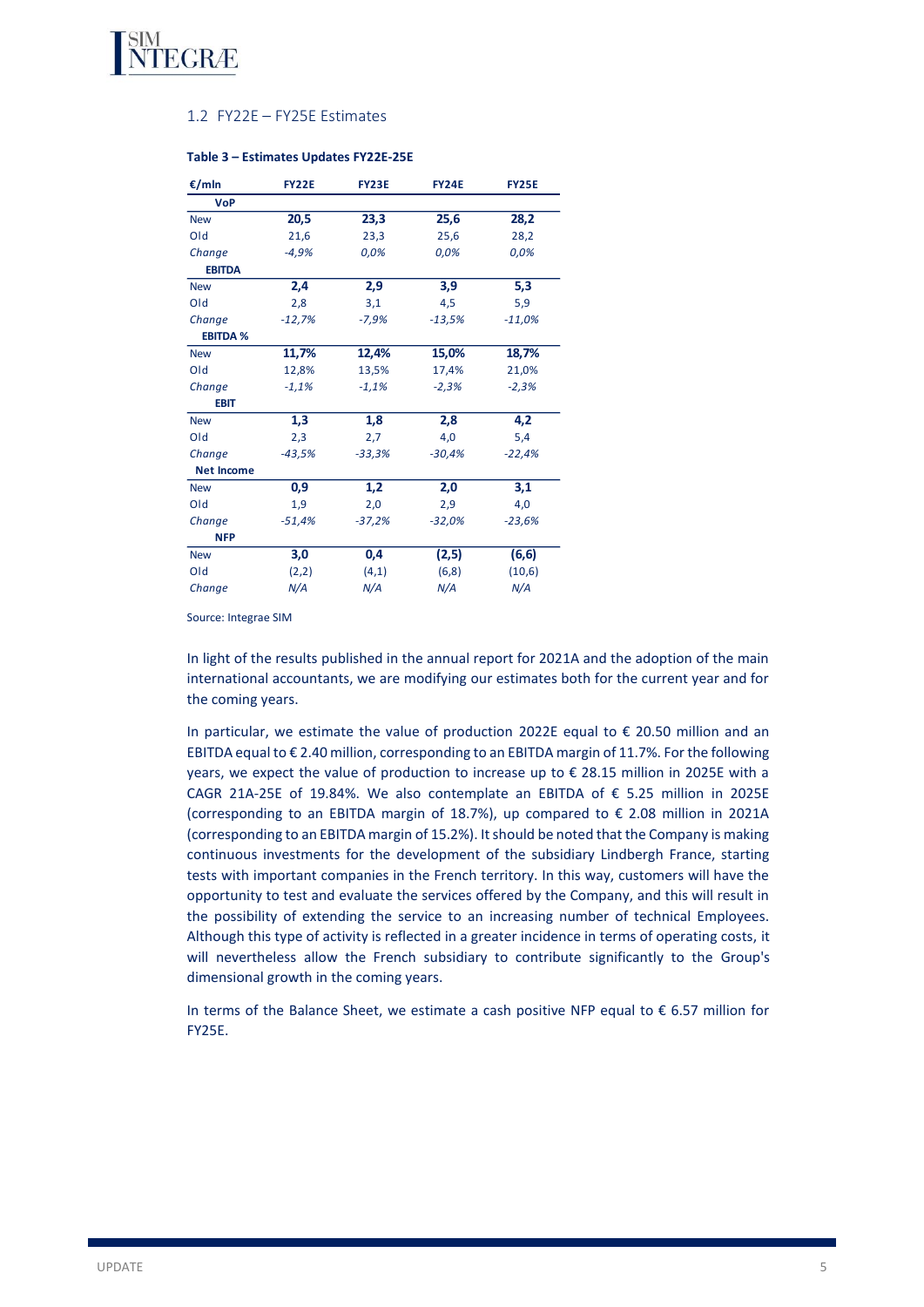





Source: Integrae SIM



**Chart 4 – Margin FY21A-25E**

Source: Integrae SIM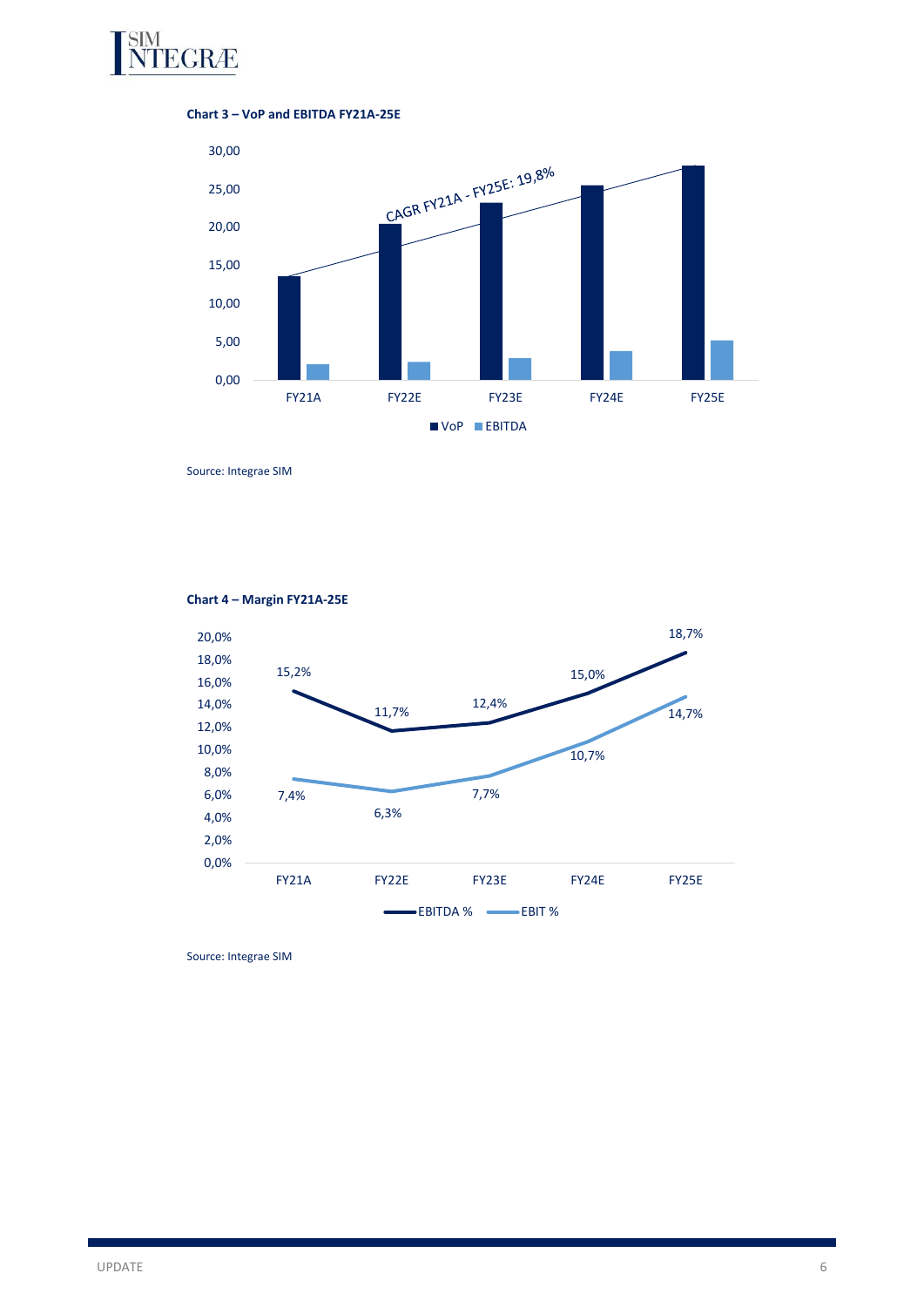

# **Chart 5 – Capex FY21A-25E**



Source: Integrae SIM



## **Chart 6 – NFP FY21A-25E**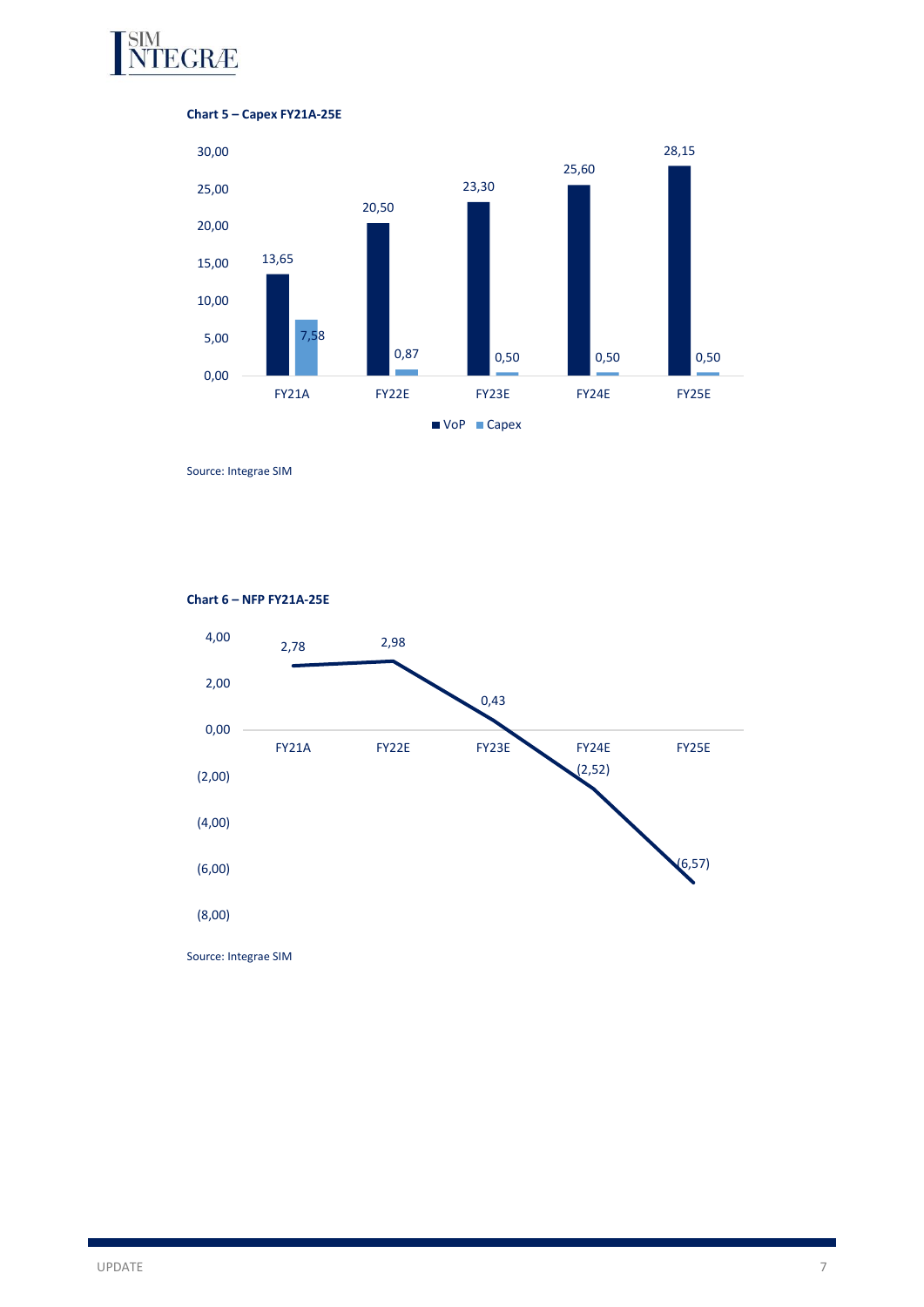

# 2. Valuation

We have conducted the valuation of Lindbergh's equity value based on the DCF methodology and market multiples of a comparable companies sample.

# 2.1 DCF Method

|                                | 5,45% |
|--------------------------------|-------|
| 1,36% $\alpha$ (specific risk) | 2,50% |
| 6,42% Beta Adjusted            | 0,7   |
| 66,67% Beta Relevered          | 1.1   |
| 8.60% Kd                       | 1,00% |
|                                |       |

Source: Integrae SIM

For prudential purposes, we have included a specific risk of 2.5%. This results in a WACC of 5.45%.

| <b>DCF Equity Value</b>  |      | 38,6 |
|--------------------------|------|------|
| <b>FCFO</b> actualized   | 8,1  | 20%  |
| <b>TV</b> actualized DCF | 33,3 | 80%  |
| <b>Enterprise Value</b>  | 41,4 | 100% |
| NFP (FY21A)              | 2,8  |      |
| Source: Integrae SIM     |      |      |

With the above data and taking our estimates and assumptions as a reference, an **equity value of € 38.6 million**.

| €/mln    |         | <b>WACC</b> |      |      |      |      |      |      |  |
|----------|---------|-------------|------|------|------|------|------|------|--|
|          |         | 3,9%        | 4,4% | 4,9% | 5,4% | 5,9% | 6,4% | 6,9% |  |
|          | 2,5%    | 113,2       | 84,1 | 66,9 | 55,5 | 47,4 | 41,3 | 36,6 |  |
|          | 2,0%    | 85,6        | 68,1 | 56,5 | 48,2 | 42,1 | 37,3 | 33,4 |  |
| Growth   | 1,5%    | 69,3        | 57,5 | 49,1 | 42,8 | 37,9 | 34,0 | 30,8 |  |
| Rate (g) | 1,0%    | 58,5        | 49,9 | 43,5 | 38,6 | 34,6 | 31,4 | 28,7 |  |
|          | 0,5%    | 50,8        | 44,3 | 39,3 | 35,2 | 31,9 | 29,2 | 26,8 |  |
|          | 0,0%    | 45,1        | 39,9 | 35,8 | 32,5 | 29,7 | 27,3 | 25,3 |  |
|          | $-0,5%$ | 40,7        | 36,5 | 33,0 | 30,2 | 27,8 | 25,7 | 23,9 |  |

## **Table 6 – Equity Value – Sensitivity Analysis**

Source: Integrae SIM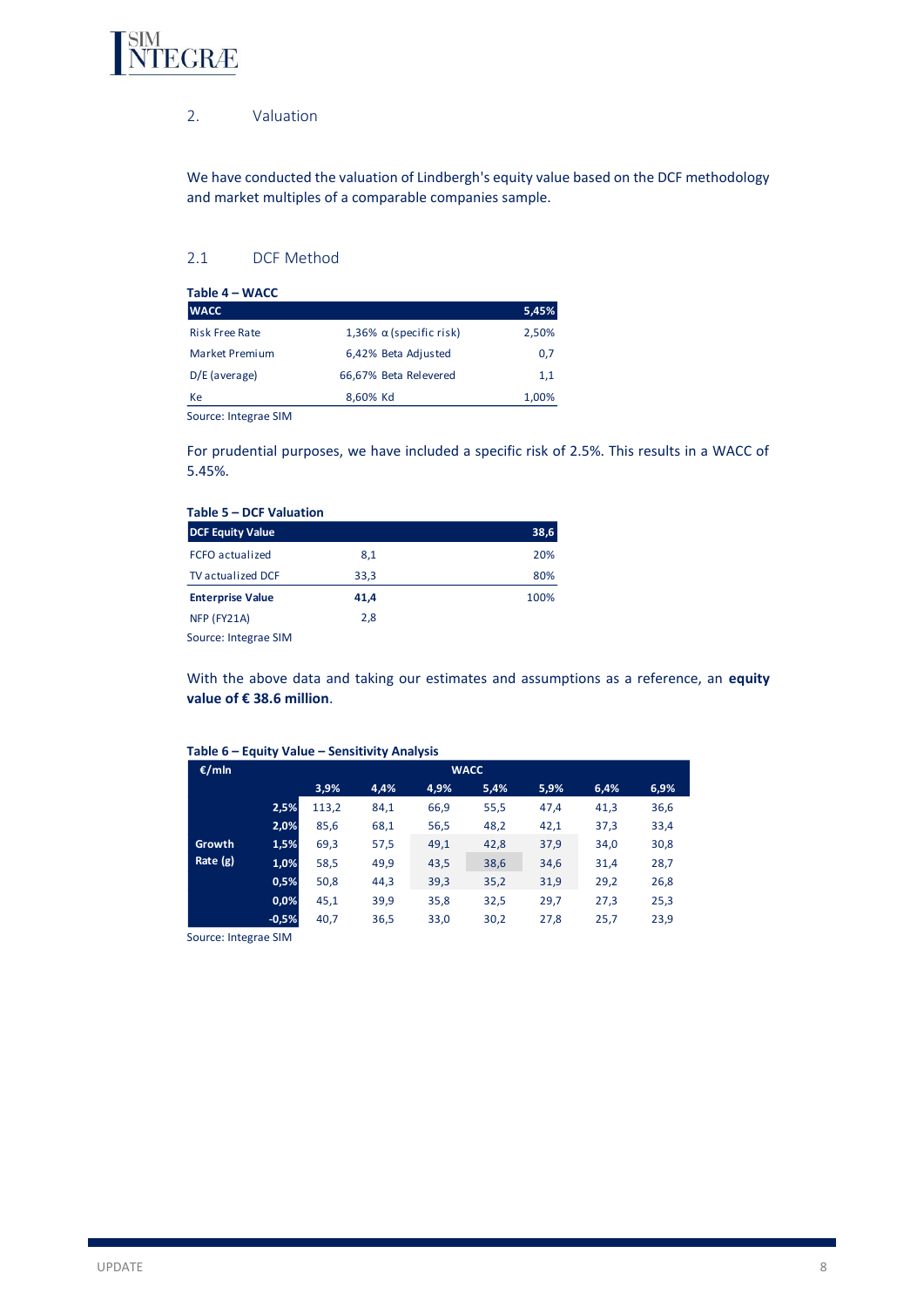

## 2.2 Market multiples

Our panel is made up of companies operating in the same sector as Lindbergh. These companies are the same ones used for the calculation of Beta for the DCF method. Panels are composed of:

### **Table 7.1 – Market Multiples Network Management**

| <b>Company Name</b>               | EV/EBITDA (x) |      | EV/EBIT(x) |      | P/E(x) |      |      |                                                       |      |
|-----------------------------------|---------------|------|------------|------|--------|------|------|-------------------------------------------------------|------|
|                                   |               |      |            |      |        |      |      | FY22E FY23E FY24E FY22E FY23E FY24E FY22E FY23E FY24E |      |
| Wincanton plc                     | 5,7           | 5,3  | N/A        | 9,4  | 8,6    | N/A  | 10.0 | 10.0                                                  | N/A  |
| Hitachi Transport System, Ltd.    | 11,0          | 10,7 | 10,7       | 25,4 | 24,8   | 23,7 | 30,6 | 30.4                                                  | 28.4 |
| XPO Logistics Inc.                | 6,4           | 6,0  | 5,7        | 9,3  | 8,9    | 9,3  | 8,8  | 8.3                                                   | 7,9  |
| Kerry Logistics Network Ltd.      | 5,4           | 5,7  | 5,8        | 7,1  | 9,5    | 9,3  | 10,1 | 12.5                                                  | 11.3 |
| DSV Panalpina A/S                 | 10,2          | 11,9 | 12,1       | 12,3 | 14,7   | 14,9 | 14,8 | 17,1                                                  | 16,1 |
| Peer median                       | 6,4           | 6,0  | 8,2        | 9,4  | 9,5    | 12,1 | 10,1 | 12,5                                                  | 13.7 |
| المالحاء والمتحالة والمحمد ومحالة |               |      |            |      |        |      |      |                                                       |      |

Source: Infinancials

## **Table 7.2 – Market Multiples Waste Management**

| <b>Company Name</b>           | EV/EBITDA (x)     |      | EV/EBIT(x) |      |      | P/E(x) |      |                                                 |      |
|-------------------------------|-------------------|------|------------|------|------|--------|------|-------------------------------------------------|------|
|                               | FY <sub>22E</sub> |      |            |      |      |        |      | FY23E FY24E FY22E FY23E FY24E FY22E FY23E FY24E |      |
| <b>Ambienthesis SpA</b>       | 5,8               | 5,5  | 5,1        | 9,6  | 8,8  | 8,4    | 10,1 | 9,0                                             | 8,4  |
| Groupe Pizzorno Environnement | N/A               | N/A  | N/A        | 21,9 | 20,8 | N/A    | 22,2 | 21.2                                            | N/A  |
| Midac Holdings Co., Ltd.      | N/A               | N/A  | N/A        | 25.1 | 21.0 | N/A    | 43,7 | 36.3                                            | N/A  |
| Waste Management Inc.         | 14,1              | 13,2 | 12,3       | 22.6 | 21,1 | 19,5   | 27.6 | 24.8                                            | 22,4 |
| Stericycle Inc                | 13,3              | 11,4 | 10.4       | 17,8 | 15,2 | 14.1   | 22.9 | 18.8                                            | 17,0 |
| Peer median                   | 13.3              | 11,4 | 10.4       | 21,9 | 20,8 | 14,1   | 22,9 | 21.2                                            | 17.0 |
| Source: Infinancials          |                   |      |            |      |      |        |      |                                                 |      |

### **Table 8 – Market Multiples Valuation**

| €/mln                                 | <b>FY22E</b> | <b>FY23E</b> | <b>FY24E</b> |
|---------------------------------------|--------------|--------------|--------------|
| <b>Enterprise Value (EV)</b>          |              |              |              |
| EV/EBITDA                             | 23,6         | 25,3         | 35,9         |
| EV/EBIT                               | 20,3         | 27,3         | 36,1         |
| <b>Equity Value</b>                   |              |              |              |
| EV/EBITDA                             | 20,6         | 24,9         | 38,4         |
| EV/EBIT                               | 17,4         | 26,8         | 38,6         |
| <b>Equity Value post 25% discount</b> |              |              |              |
| EV/EBITDA                             | 15,5         | 18,6         | 28,8         |
| EV/EBIT                               | 13,0         | 20,1         | 29,0         |
| Average                               | 14,2         | 19,4         | 28,9         |
|                                       |              |              |              |

Source: Integrae SIM

The equity value of Lindbergh using the market multiples EV/EBITDA and EV/EBIT is equal to € 27.8 million. To this value, we have applied a 25% discount. **Therefore, the result is an equity value of € 20.8 million.**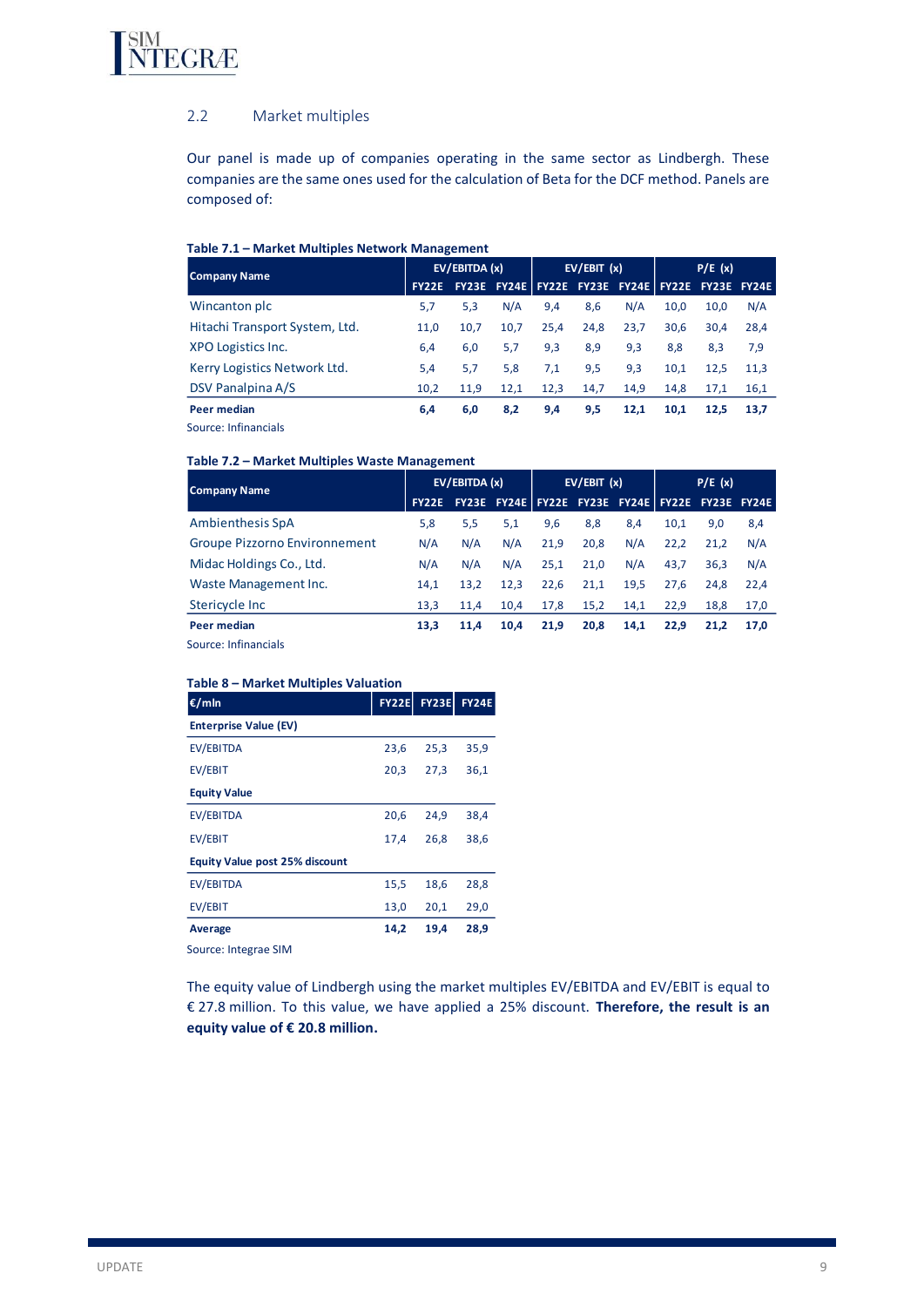

# 2.3 Equity Value

| Table 9 – Equity Value                   |      |
|------------------------------------------|------|
| Average Equity Value (€/mln)             | 29,7 |
| Equity Value DCF $(\epsilon/m\ln)$       | 38,6 |
| Equity Value multiples $(\epsilon/m\ln)$ | 20,8 |
| Target Price $(\epsilon)$                | 3,50 |
| Source: Integrae SIM                     |      |

The result is an average *equity value* equal to € 29.7 million. **The target price is, therefore,** 

# **€ 3.50 (prev. €4.35). We confirm BUY rating and MEDIUM risk.**

| Table 10 - Target Price Implied Valuation Multiples |                      |       |                         |       |  |  |  |  |
|-----------------------------------------------------|----------------------|-------|-------------------------|-------|--|--|--|--|
| <b>Multiples</b>                                    |                      |       | FY21A FY22E FY23E FY24E |       |  |  |  |  |
| <b>EV/EBITDA</b>                                    | 15.6x                | 13.5x | 11.2x                   | 8.4x  |  |  |  |  |
| EV/EBIT                                             | 32.0x                | 25.0x | 18.1x                   | 11.8x |  |  |  |  |
|                                                     | Source: Integrae SIM |       |                         |       |  |  |  |  |

## **Table 11 – Current Price Implied Valuation Multiples**

| <b>Multiples</b> |      | FY21A FY22E FY23E FY24E |      |      |
|------------------|------|-------------------------|------|------|
| EV/EBITDA        | 8.4x | 7.3x                    | 6.1x | 4.6x |
| EV/EBIT          |      | $17.3x$ $13.5x$         | 9.8x | 6.4x |
|                  |      |                         |      |      |

Source: Integrae SIM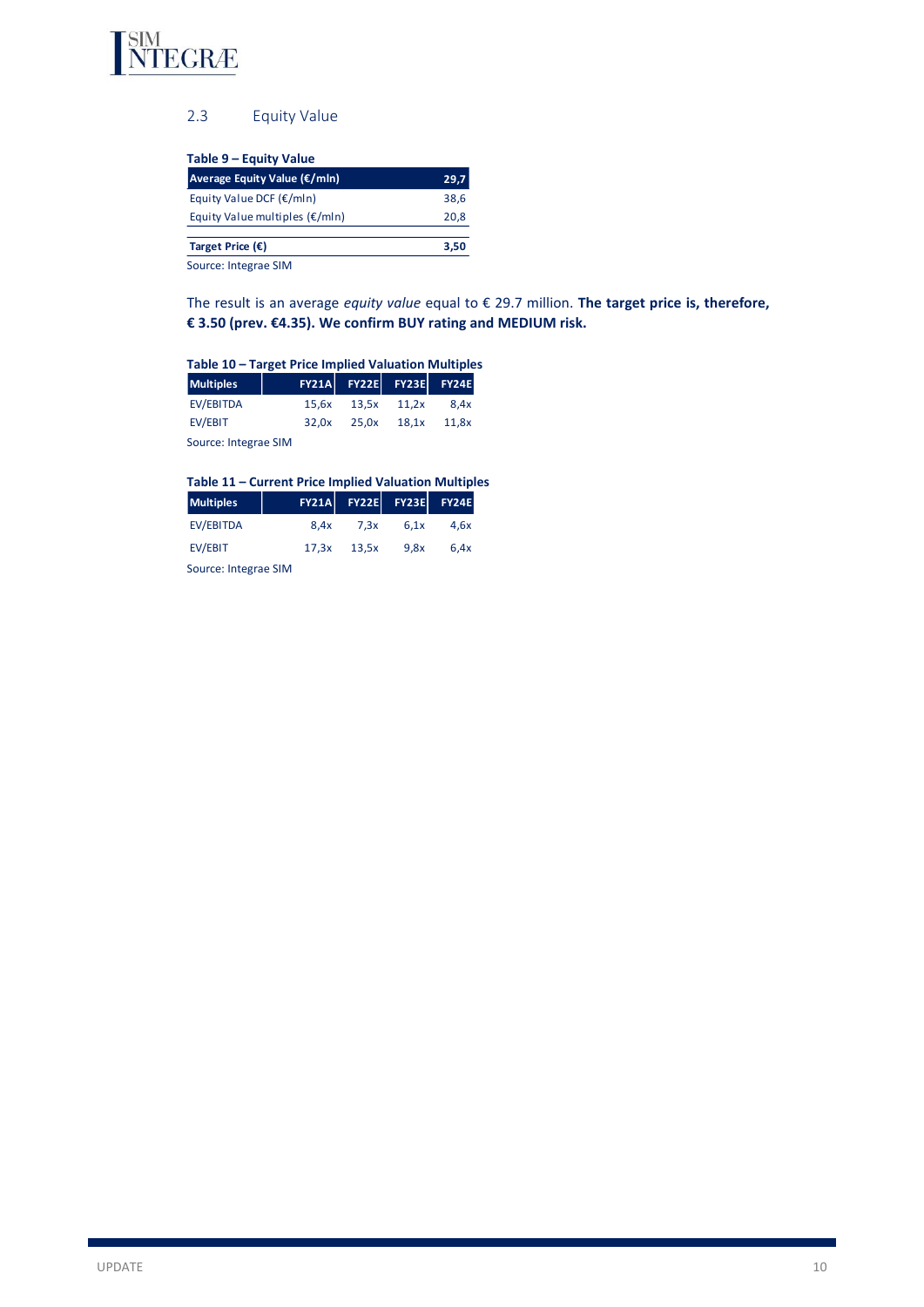

#### **Disclosure Pursuant to Delegated Regulation UE n. 2016/958 and Consob Regulation n. 20307/2018**

#### **Analyst/s certification**

The analyst(s) which has/have produced the following analyses hereby certifies/certify that the opinions expressed herein reflect their own opinions, and that no direct and/or indirect remuneration has been, nor shall be received by the analyst(s) as a result of the above opinions or shall be correlated to the success of investment banking operations. INTEGRAE SPA is comprised of the following analysts who have gained significant experience working for INTEGRAE and other intermediaries: Antonio Tognoli. Neither the analysts nor any of their relatives hold administration, management or advising roles for the Issuer. Antonio Tognoli is Integrae SIM's current Head of Research, Vice President of Associazione Nazionale Private and Investment Banking – ANPIB, member of Organismo Italiano di Valutazione – OIV and Journalists guilt. Mattia Petracca, Giuseppe Riviello and Alessandro Colombo are the current financial analysts.

#### **Disclaimer**

This publication was produced by INTEGRAE SIM SpA. INTEGRAE SIM SpA is licensed to provide investment services pursuant to Italian Legislative Decree n. 58/1998, released by Consob, with Resolution n. 17725 of March 29th 2011.

INTEGRAE SIM SpA performs the role of corporate broker for the financial instruments issued by the company covered in this report.

INTEGRAE SIM SpA is distributing this report in Italian and in English, starting from the date indicated on the document, to approximately 300 qualified institutional investors by post and/or via electronic media, and to nonqualified investors through the Borsa Italiana website and through the leading press agencies.

Unless otherwise indicated, the prices of the financial instruments shown in this report are the prices referring to the day prior to publication of the report. INTEGRAE SIM SpA will continue to cover this share on a continuing basis, according to a schedule which depends on the circumstances considered important (corporate events, changes in recommendations, etc.), or useful to its role as specialist.

The table below, shows INTEGRAE SIM's recommendation, target price and risk issued during the last 12 months:

| <b>Date</b> | <b>Price</b> | <b>Recommendation</b> | <b>Target Price</b> | <b>Risk</b>   | <b>Comment</b>                |
|-------------|--------------|-----------------------|---------------------|---------------|-------------------------------|
| 22/12/2021  | 2,00         | Buy                   | 4,35                | <b>Medium</b> | <b>Initiation of Coverage</b> |
| 19/01/2022  | 2,10         | Buy                   | 4,35                | Medium        | <b>Flash Note</b>             |
| 10/02/2022  | 2,09         | Buy                   | 4,35                | Medium        | <b>Flash Note</b>             |
| 24/02/2022  | 1,98         | Buy                   | 4,35                | Medium        | <b>Flash Note</b>             |
| 23/03/2022  | 1,94         | Buy                   | 4,35                | Medium        | <b>Flash Note</b>             |
| 31/03/2022  | 1,91         | Buy                   | 4,35                | Medium        | <b>Flash Note</b>             |
| 07/04/2022  | 1,86         | Buy                   | 4,35                | Medium        | <b>Flash Note</b>             |
| 29/04/2022  | 2,06         | Buy                   | 4,35                | Medium        | <b>Flash Note</b>             |

The list of all recommendations on any financial instrument or issuer produced by Integrae SIM Research Department and distributed during the preceding 12-month period is available on the Integrae SIM website.

The information and opinions contained herein are based on sources considered reliable. INTEGRAE SIM SpA also declares that it takes all reasonable steps to ensure the correctness of the sources considered reliable; however, INTEGRAE SIM SpA shall not be directly and/or indirectly held liable for the correctness or completeness of said sources.

The most commonly used sources are the periodic publications of the company (financial statements and consolidated financial statements, interim and quarterly reports, press releases and periodic presentations). INTEGRAE SIM SpA also makes use of instruments provided by several service companies (Bloomberg, Reuters, JCF), daily newspapers and press in general, both national and international. INTEGRAE SIM SpA generally submits a draft of the analysis to the Investor Relator Department of the company being analyzed, exclusively for the purpose of verifying the correctness of the information contained therein, not the correctness of the assessment. INTEGRAE SIM SpA has adopted internal procedures able to assure the independence of its financial analysts and that establish appropriate rules of conduct for them. Integrae SIM S.p.A. has formalised a set of principles and procedures for dealing with conflicts of interest. The Conflicts Management Policy is clearly explained in the relevant section of